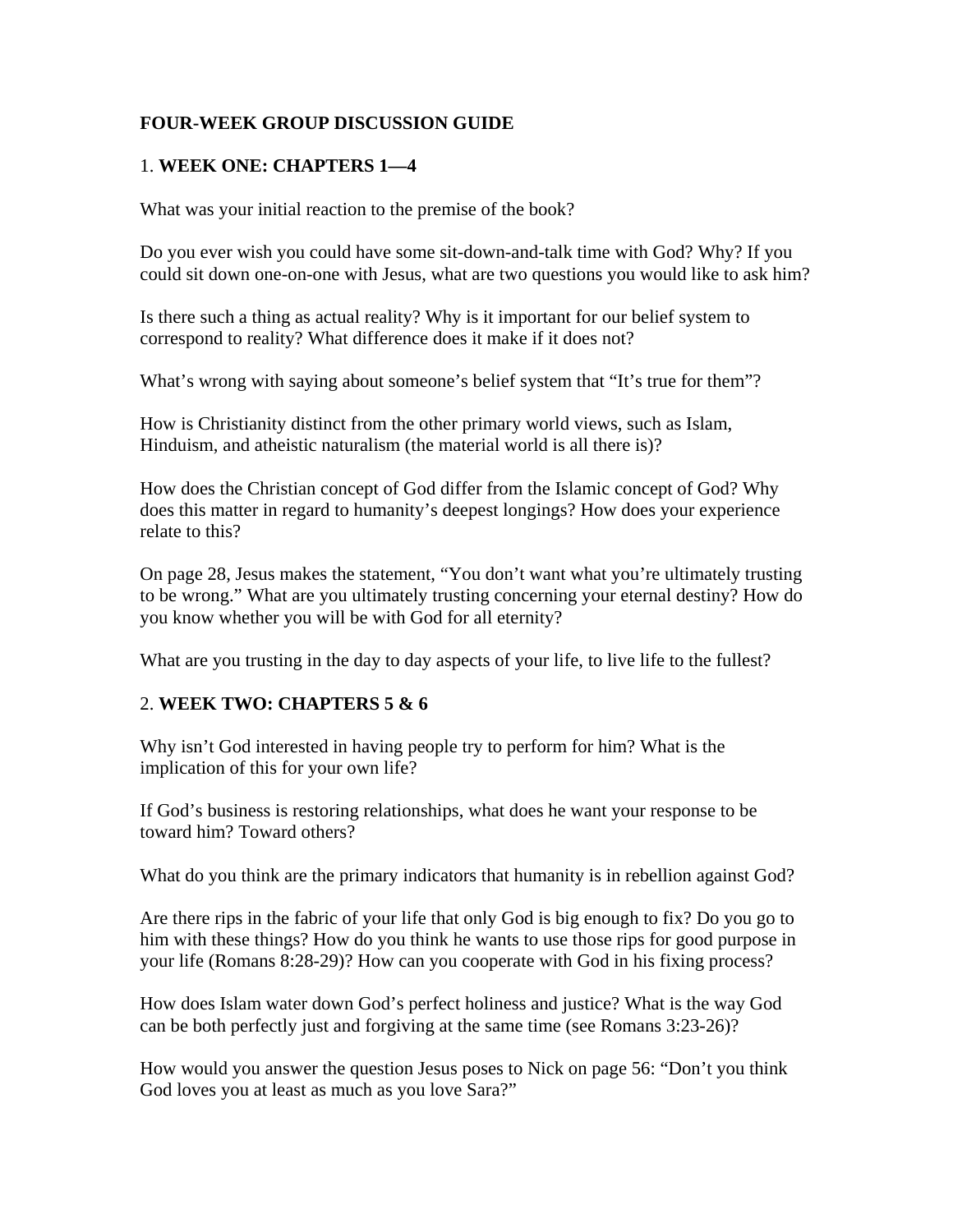Discuss the parable Jesus tells of the two schoolboys. How would describe the character of the friend with the better grades? How is God like this friend, only more so? Why?

What should be the impact on your life of knowing that God longs to have you with him, both in eternity and in your daily life now?

If you have not received the free gift from God that Jesus explains on page 58, what is keeping you from doing so now?

### 3. **WEEK THREE: CHAPTERS 7 & 8**

How is belief in God not a blind leap of faith? How is belief in Jesus as God in the flesh not a blind leap of faith?

What happens to someone on the inside when they place their trust in Jesus Christ?

If Jesus came to restore us to our original design, is God living in us part of how we were designed to live? What are the implications of this for you own life?

What aspects of your life would you like to change, but you don't seem to have the strength to do so? How does God want to be the one to do them through you?

In what sense is marriage "not about rules"? Why can God's relationship with us be described the same way?

What does it mean to you personally that God became human?

Jesus said that he came to reveal the Father. Based on what you know about Jesus, how would you describe God the Father?

Most of the New Testament teaching on hell comes from Jesus himself. How does knowing this affect your view of hell?

How would you explain God's purpose for the present time? In what sense will one day everything be made right?

What are the implications of the fact that God chose to suffer more than his creation suffered?

Are there hurts in your life that it seems God doesn't care about? If you are willing to share, what is one of them? What does this chapter have to say about whether God actually cares or not?

How does God use personal pain in His plan of restoring his relationship with people?